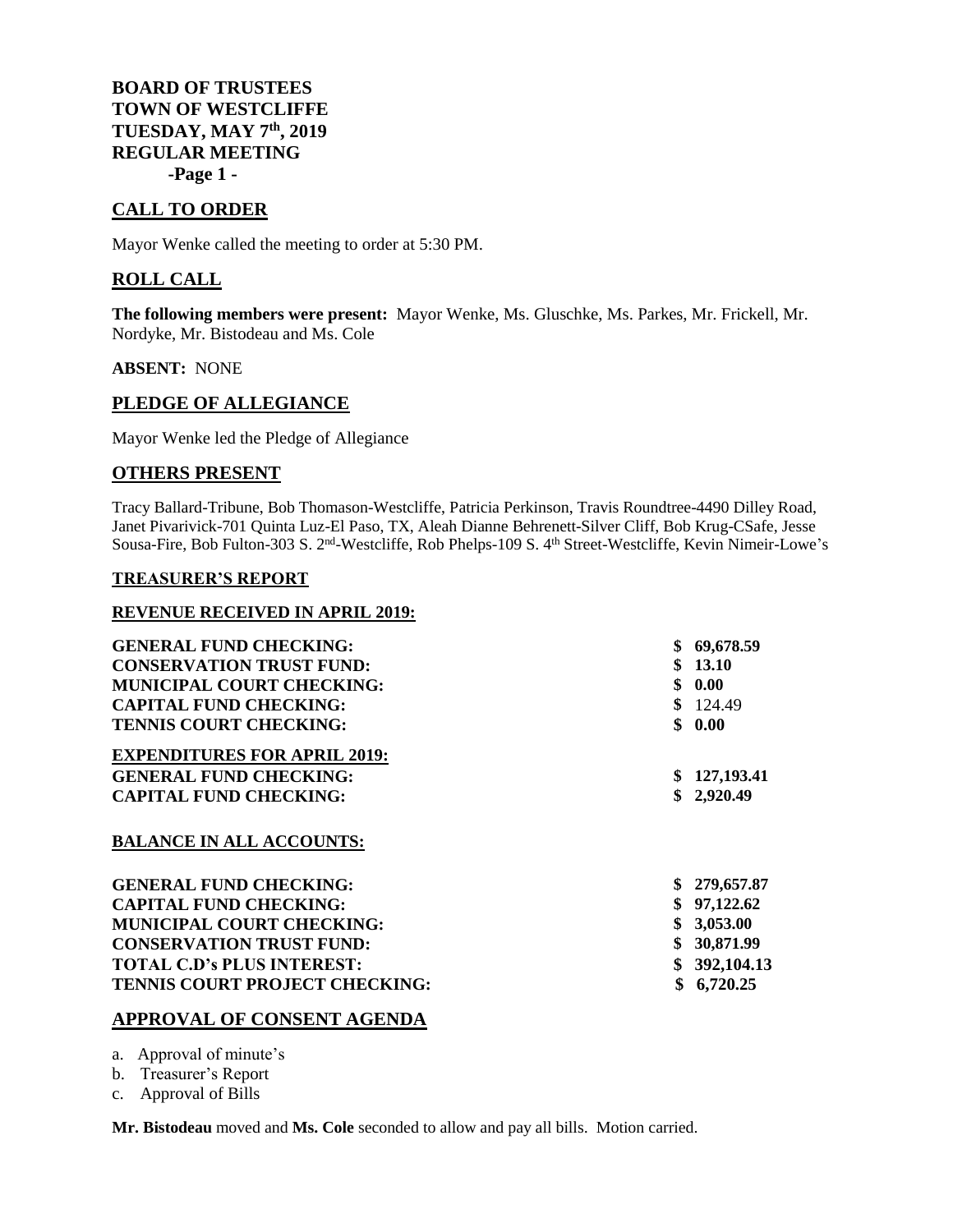**BOARD OF TRUSTEES TOWN OF WESTCLIFFE TUESDAY, MAY 7 th, 2019 REGULAR MEETING -Page 2 -**

#### **OLD BUSINESS**

**NONE**

#### **NEW BUSINESS**

#### **a. Presentation by CSafe-Government Investment Fund.**

Mr. Bob Krug with CSafe-GIF gave a history of CSafe which is a Government Investment Fund. Going with CSafe would give the town high yields, no minimum, No penalty's, 6 withdraws per month for the CSAFE Cash and up to 3 withdraws per month for the CSAFE Colorado Core. Mr. Krug encourage the board to go with the CSafe Core, which is a true investment account, at a rate of 2.56%.

> **ACTION: Ms. Gluschke** moved and **Ms. Cole** seconded approving to investing and engaging with CSafe.

### **b. Consideration of request to recommend a Use by Special Review for Airbnb at 608 Main Street.**

Mayor Wenke reminded the board of trustees that this request has been through the Planning Committee and approved.

Ms. Perkinson said that the rental is away from the house and will accommodate 1-2 people with a futon couch.

Mr. Carter said that all vacation rentals must have a Special Use Permit in order to operate the business in town. There may be several in town, vacation rentals, that may be operating without a permit that we don't know about.

Mr. Carter also let the board know the request for this Airbnb is an extra building on the property and cannot be used as a home. It has off street parking and it is safe. This doesn't take away from affordable housing in town.

Mayor Wenke asked the town attorney if there should be an ordinance to govern this (vacation rental) for people who don't come in and apply for a permit. There needs to be some type of penalty. Attorney will write up a Ordinance.

> **ACTION: Ms. Gluschke** moved and **Mr. Nordyke** seconded a request to recommend a Use by Special Review for Airbnb at 608 Main Street. Motion carried.

## **c. Consideration of request to approve a Modification of Premises at Pay and Save, Inc. dba Lowe's #109**

There were 3 representatives here from Lowe's, Manager, Project Manager and Director of Alcohol. Each spoke about extending the cooler for 12 feet to 3 times longer for the 3.2% beer to the full-strength beer but didn't register with the town for the modification. Lowe's staff has been trained for the alcohol, ID check and the director of alcohol for Lowe's has been in touch with Liquor Enforcement Division (LED).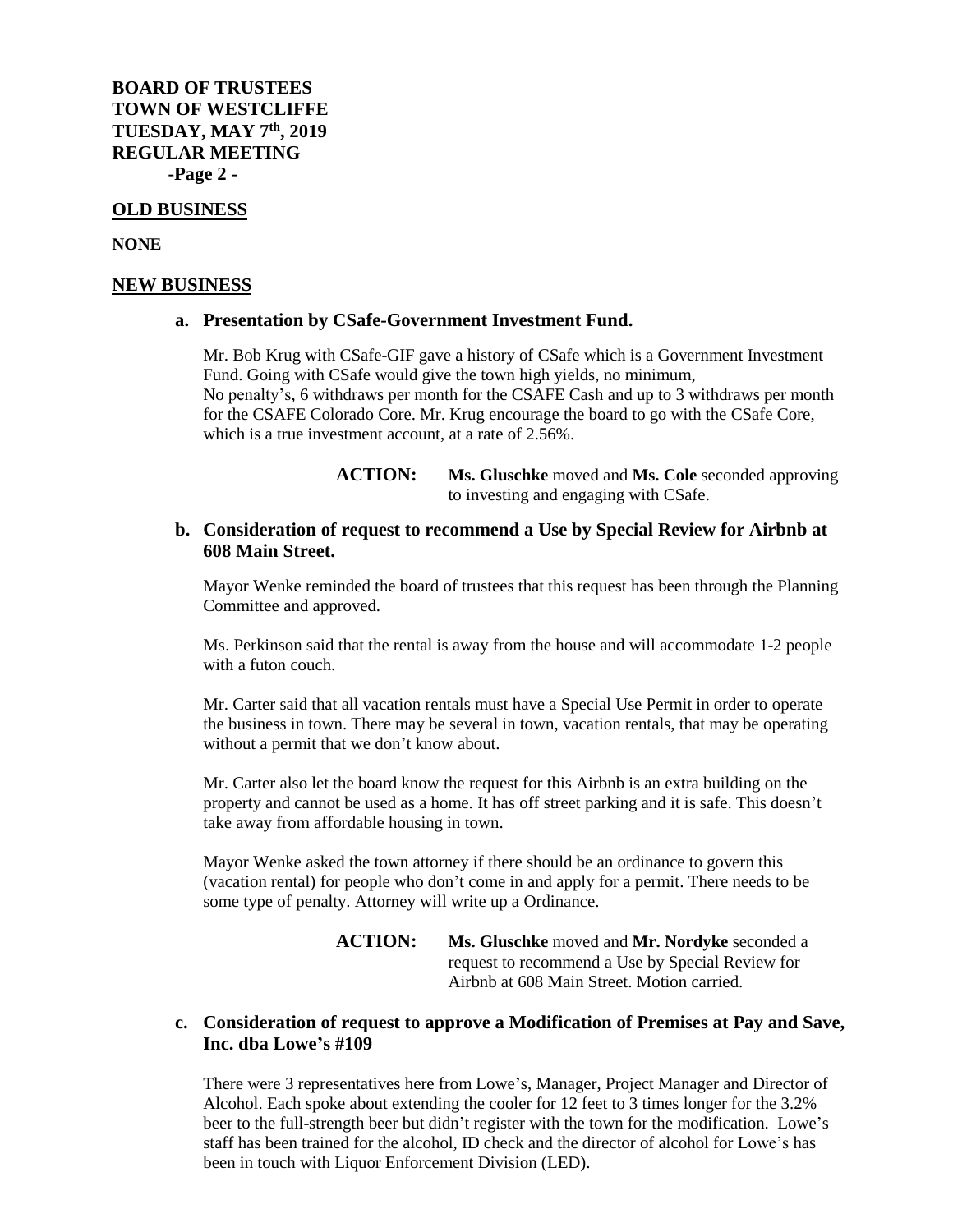#### **NEW BUSINESS CONTINUED**

The concerns with the board were the over concentration of alcohol stores here in the Community. The safety and welfare of the citizens. Increase in DUI (driving under the influence), the burden on our law enforcement and the death's that have occurred.

#### **Mayor Wenke called for a Roll Call:**

#### **Roll Call:**

Mayor Wenke: YES<br>
Mr. Nordyke: YES<br>
Ms. Gluschke: OBSTAINS<br>
Ms. Parkes: YES Ms. Gluschke: OBSTAINS Mr. Frickell: YES Mr. Bistodeau: YES Ms. Cole: NO

**ACTION: Mr. Bistodeau** moved and **Mr. Frickell** seconded to deny the application to include more floor space to sell beer at Lowe's facility. Motion carries.

Attorney Printz read the Colorado Revised Statue 44-3-301(2)(b). A copy is attached with the minutes.

It was decided that Lowe's will keep ONLY 12 feet of beer cooler. Lowe's may have displays throughout the store but customers can only buy beer from the coolers not the displays. Lowe's can reapply at a later time.

### **d. Consideration of request to approve a maintenance contract with Morning Star Elevator, LLC.**

**ACTION: Ms. Gluschke** moved and **Mr. Bistodeau** seconded to approve a maintenance contract with Morning Star Elevator, LLC. Motion carried.

### **e. Consideration of approving bid for purchasing and installing blinds at 1000 Main.**

Clerk Reis received two bids for the blinds in the offices of town hall. One was Ravenwood's Home Gallery (Westcliffe) the other City Center Interiors (Pueblo). They both bid for the same products.

| <b>ACTION:</b> | Ms. Gluschke moved to accept #3 with City Center<br>Interiors (Pueblo). Motion dies |
|----------------|-------------------------------------------------------------------------------------|
| <b>ACTION:</b> | <b>Mr. Frickell</b> moved to accept option #1 Ravenwood.<br>Motion dies.            |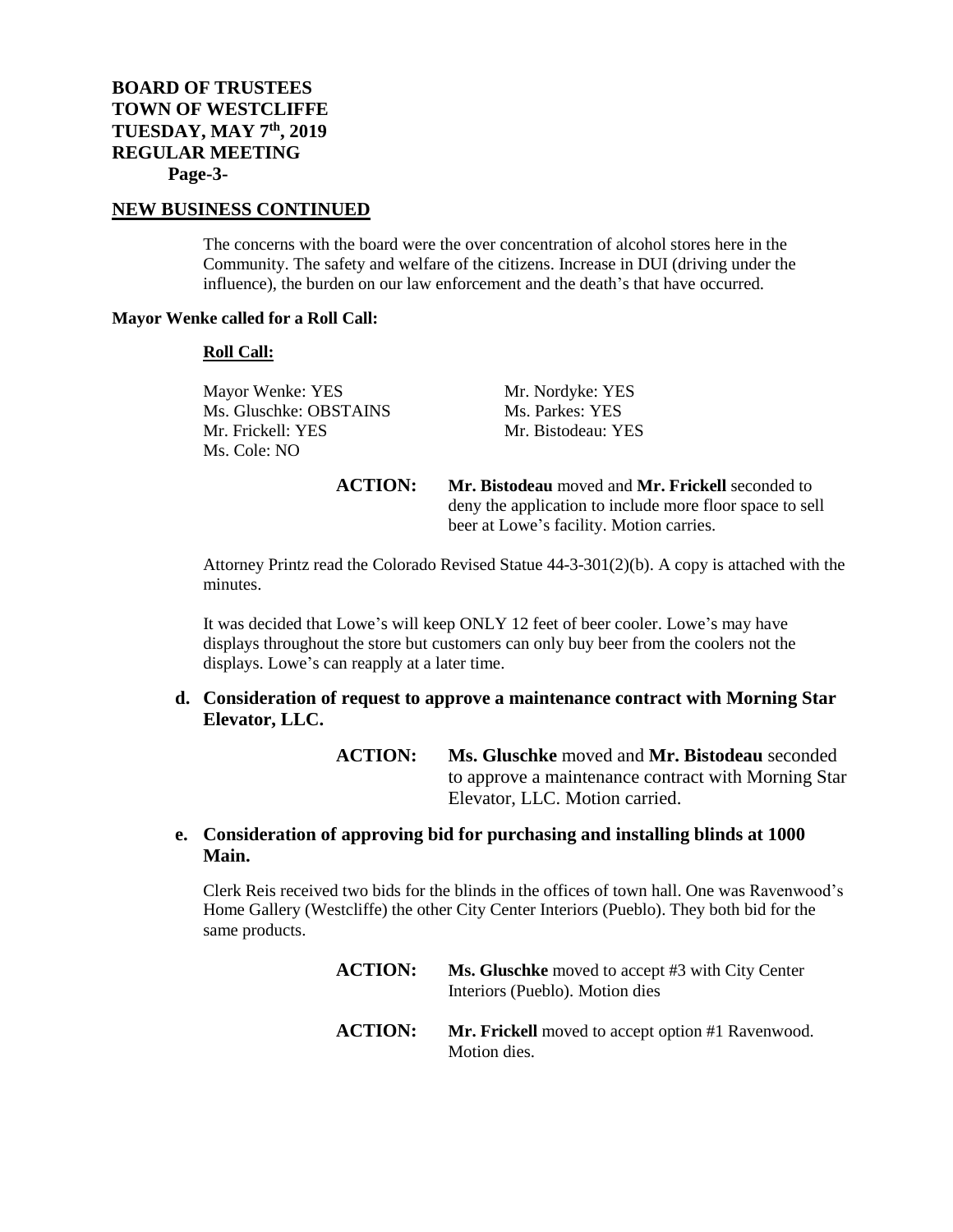### **NEW BUSINESS CONTINUED**

**ACTION: Ms. Gluschke** moved and **Mayor Wenke** seconded for approving bid for purchasing and installing blinds at 1000 Main to Ravenwood's, option #3 with the understanding that she would need to match the bid that was given from CCI for the amount of \$2,407.56. Motion carried.

### **f. Consideration of appointing a Westcliffe representative to the UAACOG board and E-911.**

Mayor Wenke will be the representative for UAACOG with Clerk Reis as alternate. Deputy Clerk Jennings will be the board member for E-911 with Clerk Reis as alternate.

#### **g. Consideration of request to approve a bid for security cameras.**

Mr. Travis Roundtree who is a government contractor, gave the board a presentation on the security cameras that the town wants to place in the parks, observatory, that covers the area and identifies the person. The equipment should last about 7-15 years out depending on the elements. There is factory warranty on equipment. Camera's will be installed before middle of June. The original bid with tax was \$6,878.25. The board wanted an extra camera and antenna which brought the cost up to \$8,147.75 minus the tax for \$98.25.

Sheriff Byerly would like to be a user of the camera as well as staff member which is Mr. Carter.

It would be 5 cameras in all. Observatory-1, Bluff-1, Hermit & Memorial Park-2 and Jess Price Park-1. You can add additional cameras as needed.

> **ACTION: Mayor Wenke** moved and **Mr. Bistodeau** seconded to approve the current bid for security cameras plus the additional second camera and antenna for the cost of \$8,147.75. Motion carried.

### **STAFF & COMMITTEE REPORTS**

#### **a. Report from Town Clerk –**

Clerk Reis reminded the board that the G402 training at 4:00-7:00pm on May  $21<sup>st</sup>$  at the Senior Center food will be served.

June  $1<sup>st</sup>$  is clean-up day. The Commissioners donated the space at the landfill for this year. NO TIRES, NO ELECTRONICS, NO CONSTRUCTION TRASH.

Cheryl Trent will be here first part of June and wanted to know a good date and time for the board to meet with her. It was decided that June 11<sup>th</sup> at 4:00PM would be good for all.

Clerk Reis spoke to DOLA regarding the money that was left over from the grant in the amount of \$2,100.00, is earmarked for landscape at the town hall. Mayor Wenke said that he would donate 50% of cost towards the town to place SYNLawn (plant based artificial grass)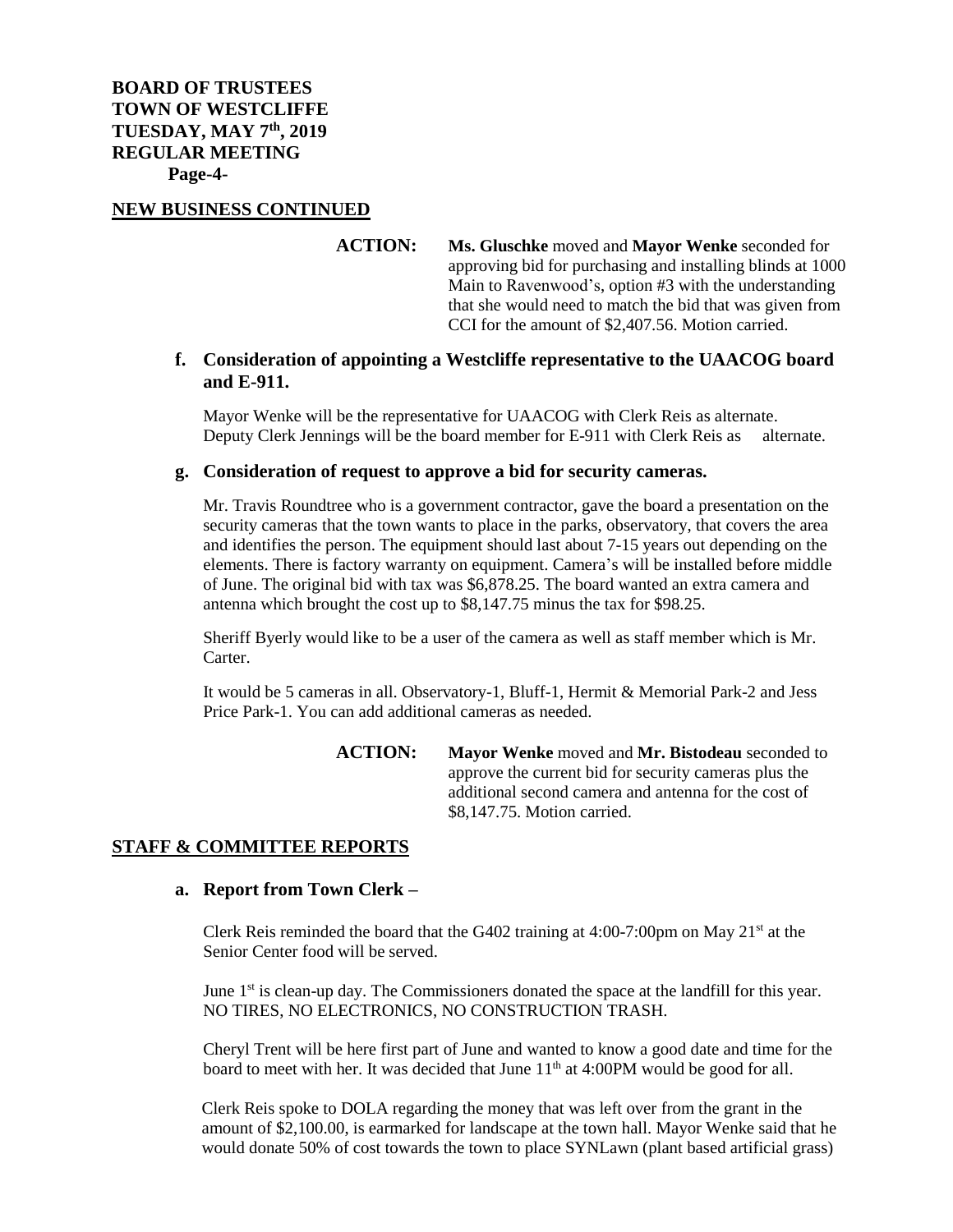# **BOARD OF TRUSTEES TOWN OF WESTCLIFFE TUESDAY, MAY 7 th , 2019 REGULAR MEETING Page-5-**

## **STAFF & COMMITTEE REPORTS CONTINUED**

for landscaping at the town hall. No mowing, fertilizing, limited maintenance. The town would be responsible for the installation of the SYNLawn.

Clerk Reis spoke to the Extension office and offered our facility for the 4-H Club to use for their meetings and they have accepted. Deputy Clerk will be scheduling those meetings.

The four groups, C.A.R.T., Economic Development, Tourism Board and Custer County Chamber have talked about having joint meeting space downstairs, that's not going to work because the chamber, if they move their offices over here, they would want to put their visitor center out in the hallway, which wouldn't work. They need to remain downtown where they are visible. The Chamber is putting in an information center down at White Bird Emporium. Right now, the four (4) groups are meeting one a month. People looking for the Visitor's Center have a hard time finding it so, CDOT has agreed to put a sign-up (blue) directing people to the Visitor's Center.

Need to schedule a workshop for the Capital Reserve Policy to amend it and Mayor Wenke would like also talk about Capital Needs for the town over the next 5 years. The workshop will be in late July and Clerk Reis will send out dates and times to the board to see what dates work for them.

Clerk Reis will schedule for the Auditor to be her for one of the meeting.

#### **b. Report from Building and Zoning –**

Tennis Courts are CLOSED per order of CIRISA (town's insurance company). We can repair, then reopen it. I will spend roughly about \$1000.00 in material to fix it and that will open it back up for a year. A special tennis court patch is needed for the repair. Mr. Carter said the tennis court should be ready to go around June, weather permitting.

We have a signed copy of the IGA from the Fire Department but it didn't get on the agenda in time. It will be on the agenda next month for you to sign.

The Mason's agreed to accept our offer of \$35,000.00 and pay for their move to Canon City. Mr. Carter will reach out to Lance after everything is signed.

Restriping needs to be done on 200 block of Main Street. The white strips need to be at a greater angle. As soon as we get another sunny day with no rain then we will restripe and do the North side again. Lost 3 parking spaces on each side.